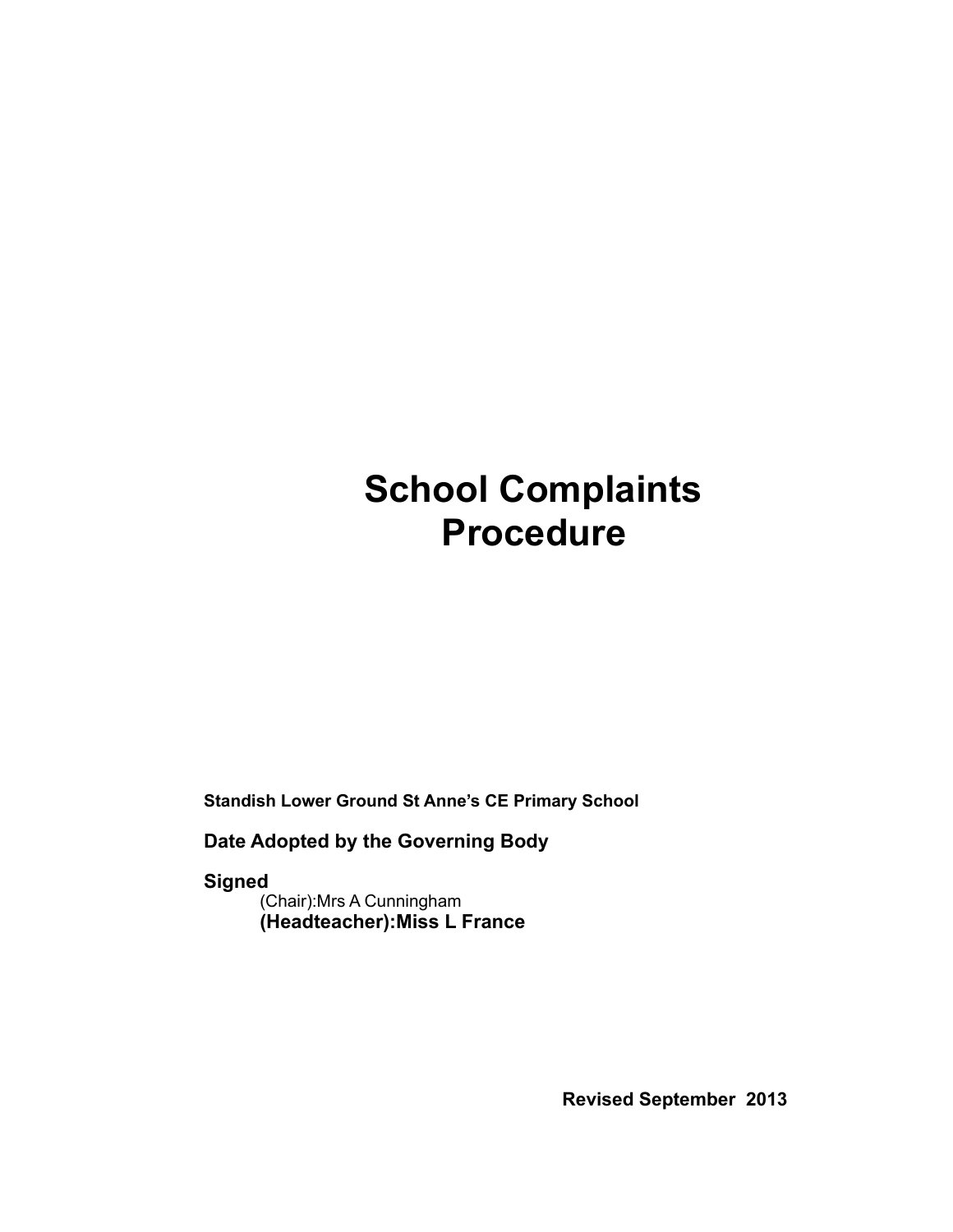## **People Directorate: Children and Families**

**School Complaints Procedure (Revised April 2013)** 

## **1. Purpose of the Complaints Procedure**

This procedure aims to reassure parents and others with an interest in the school that:

- any complaint against the school will be dealt with in a fair, open and responsive way, with the aim of achieving a speedy and satisfactory resolution; and
- the school recognises that a willingness to listen to comments and criticism and to respond positively, can lead to improvements in school practices and provision for pupils.

## **2. Scope of the Procedure**

- 2.1 Complainants may be anyone with an interest in the work of the school e.g. parents, carers, guardians, grandparents, neighbours of the school. However, it is expected that it will be mainly parents or guardians who will make use of this procedure. The term 'parent' is therefore used throughout the procedure as a generic term but the procedure also applies in relation to any other type of complainant
- 2.2 A complaint is defined as a clear statement of dissatisfaction about any specified aspect of the school's work.
- 3. This procedure deals with specified day-to-day complaints against the management and/or operation of the school which fall outside the scope of the following procedures:
	- Complaints which have an alternative statutory avenue of appeal or complaint e.g. admissions, exclusions, SEN assessments.
	- Serious complaints concerning staff members which must be dealt with by specific employment procedures e.g. allegations of professional abuse, criminal offences or those that are potentially staff disciplinary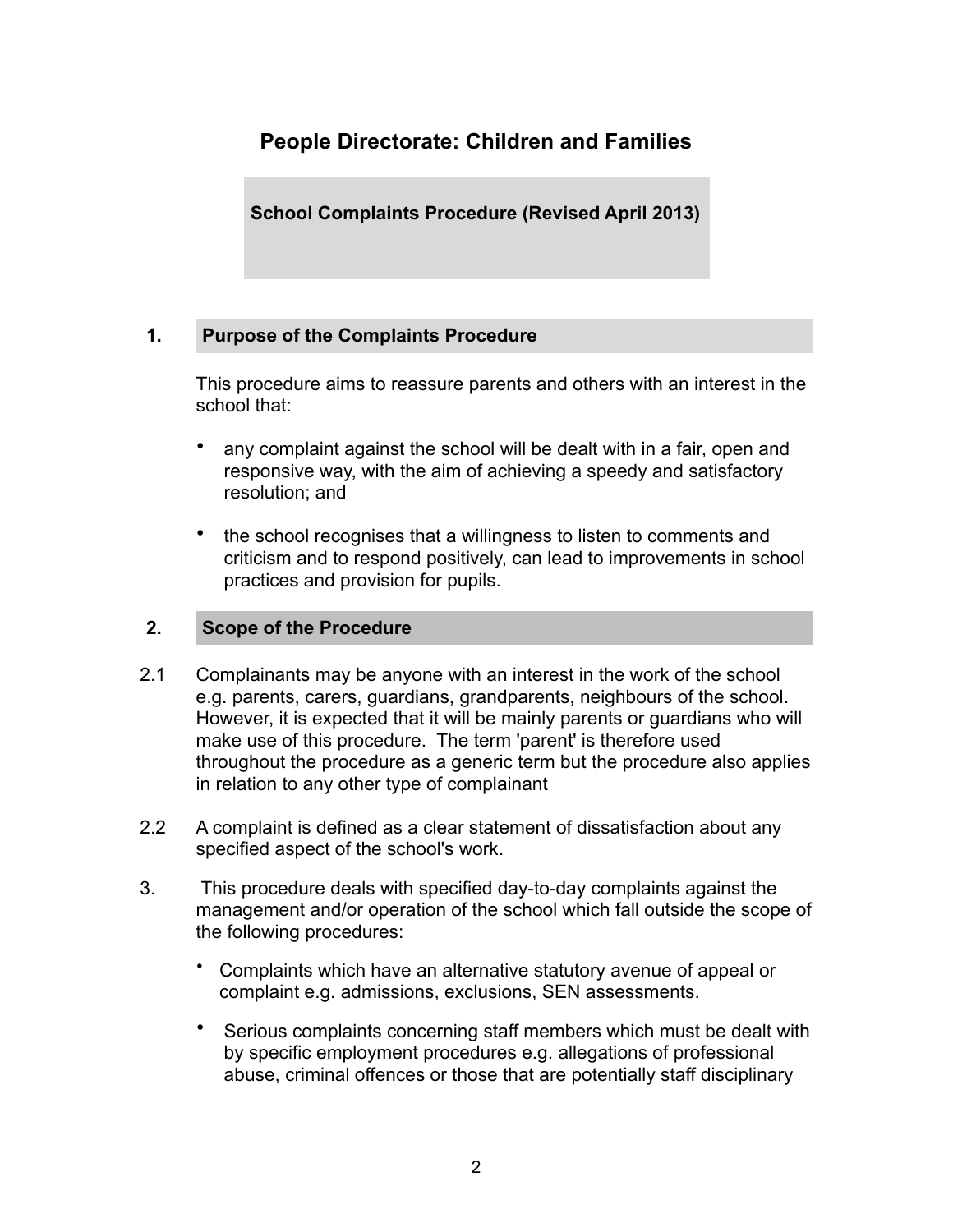issues.

- **Safeguarding**  schools have a duty to safeguard and promote the welfare of their pupils under section 175 of the Education Act 2002. This includes making referrals to the appropriate organisation, usually Local Authority Children's Social Care Services, if they have a concern about the welfare of a child. It is not for the school to investigate or make a judgment about possible abuse or neglect, but they must refer any concerns they may have to the appropriate organisation. As such, complaints about safeguarding referrals made in accordance with a statutory duty cannot be considered under this procedure. Further information on safeguarding referrals can be found at: [http://](http://www.wigan.gov.uk/Services/HealthSocialCare/ChildProtection/WSCB/ProfessionalReferralForm.htm) [www.wigan.gov.uk/Services/HealthSocialCare/ChildProtection/WSCB/](http://www.wigan.gov.uk/Services/HealthSocialCare/ChildProtection/WSCB/ProfessionalReferralForm.htm) [ProfessionalReferralForm.htm](http://www.wigan.gov.uk/Services/HealthSocialCare/ChildProtection/WSCB/ProfessionalReferralForm.htm)
- **Allegations of abuse**  allegations of abuse or inappropriate conduct, or concern, regarding a member of school staff must be reported to the Headteacher immediately. Allegations of abuse against the Headteacher must be reported to the Chair of Governors immediately. In all cases the procedures outlined in the Wigan Safeguarding Children Board "Arrangements For Managing Allegations Of Abuse Against People Who Work With Children Or Those Who Are In Positions Of Trust" will be followed. This will include a possible discussion with the LADO (Local Authority Designated Officer). Further information on the role of the LADO can be found at: <http://www.wiganlscb.com/lado.asp>

## **3. General**

- 1. The school and/or parent may request advice or guidance from Wigan Council's People Directorate: Children and Families on the application of these procedures. However, it is the responsibility of the school to investigate the complaint and make any decisions on the outcomes. (See 8.13)
- 3.2 Records of all conversations and meetings with parents to resolve complaints will be kept. At a Governors' Complaints Panel meeting, minutes will be taken. To help prevent recurring complaints, copies of correspondence and notes will be kept on file in the school's records, but will be held separate from individual pupil records.
- 3.3 If at any stage in the procedure it becomes apparent that the complaint falls outside the remit of these procedures, parents will be informed.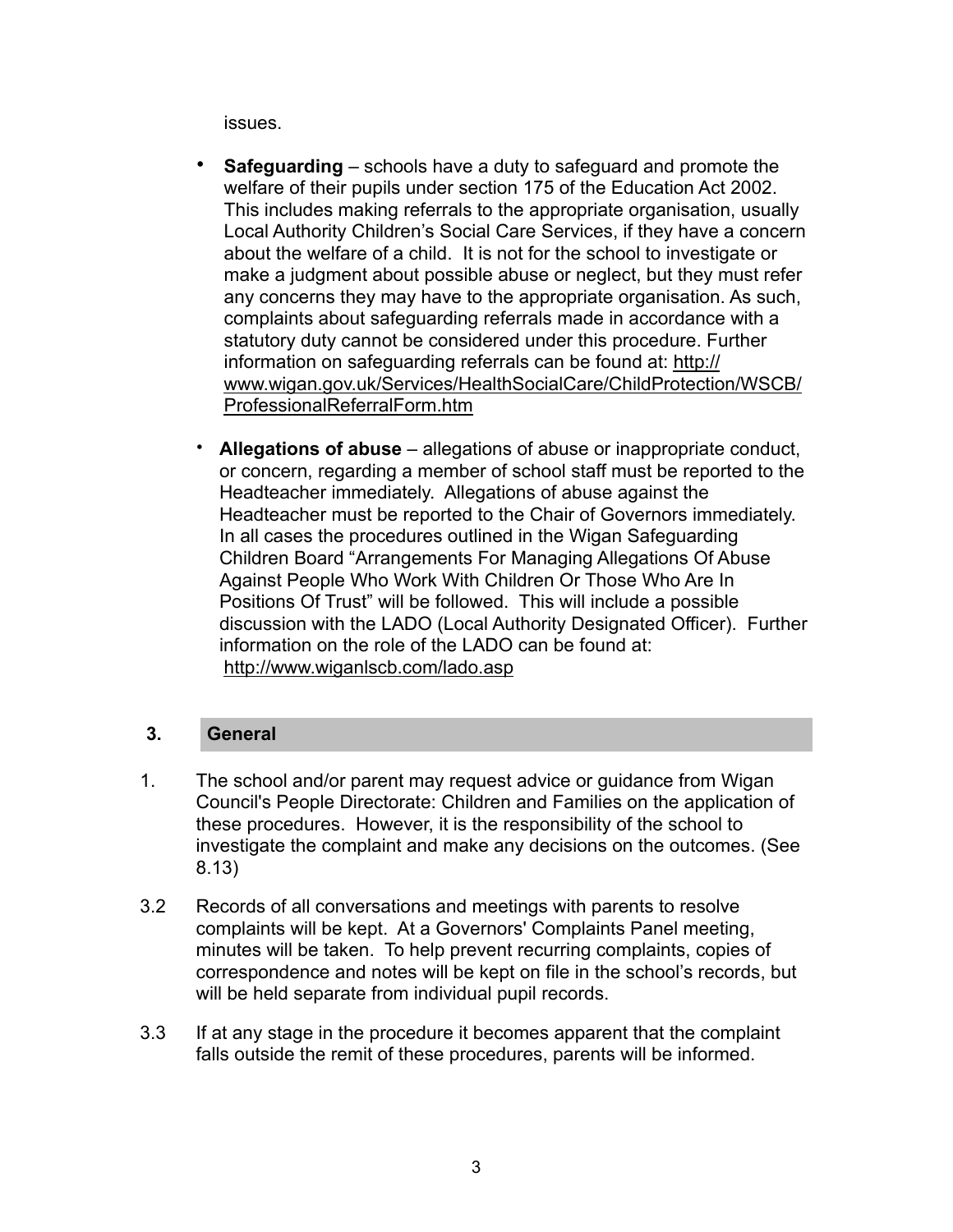3.4 Time limits will apply and complaints made under the School Complaints Procedure can only relate to incidents or concerns that have occurred within the previous 12 months.

## **4. Frivolous or Vexatious Complaints**

- 4.1 The Office of the Independent Adjudicator has defined frivolous or vexatious complaints as follows:
	- Complaints which are obsessive, persistent, harassing, prolific, repetitious;
	- Insistence upon pursuing unmeritorious complaints and/or unrealistic outcomes beyond all reason;
	- Insistence upon pursuing meritorious complaints in an unreasonable manner;
	- Complaints which are designed to cause disruption or annoyance;
	- Demands for redress which lack any serious purpose or value.
- 4.2 An 'unreasonable manner' may include situations where the complainant's frequency of contact with the school hinders the consideration of the complaint and/or impedes the ability of the Headteacher and school to meet the needs of all pupils equitably.
- 4.3 Where the Headteacher and/or Chair of Governors, judges a complaint to be frivolous or vexatious (as defined at 4.1), having considered all the relevant circumstances, they should take appropriate action which may include rejecting the complaint and/or restricting contact between the complainant and the school.
- 4.4 The Headteacher or Chair of Governors, as appropriate, should write to the complainant and explain this decision and the reasons for it and what action will follow, if applicable.
- 4.5 Where a complainant seeks to reopen a matter which is the same as, or similar to, a matter previously considered under the procedure, the Headteacher or Chair of Governors has the right to inform him/her that the procedure has been exhausted and the matter is closed.

## **5. Withdrawal of Complaints**

Complaints may be withdrawn at any stage by the complainant by giving notice in writing.

## **6. Stage 1 : Informal Stage**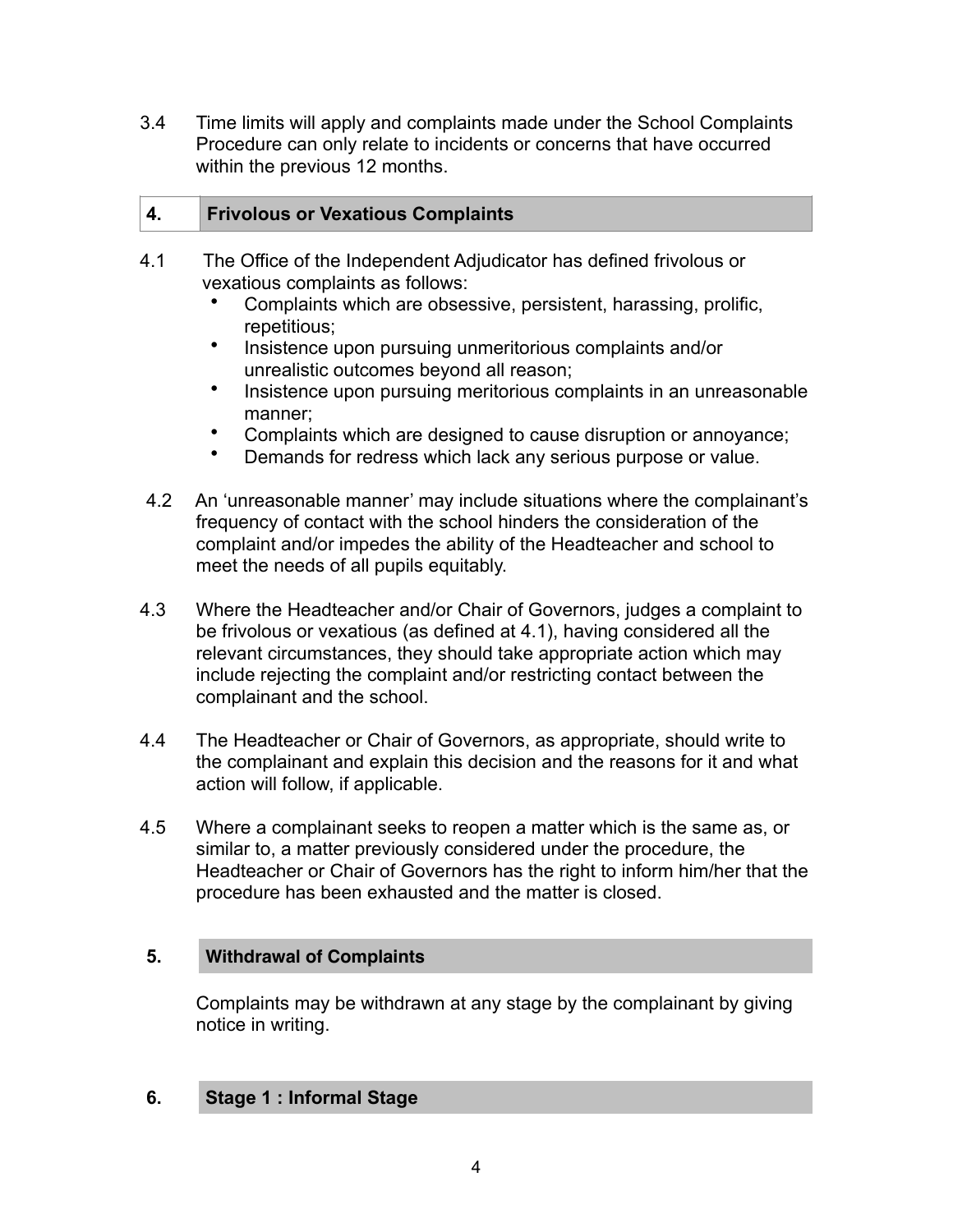- 6.1 On occasions, a parent may raise a concern directly with school staff without any formality. At this stage, it may be unclear whether the parent is making a complaint, seeking information or has misunderstood a situation. Regardless of this, the school will aim to resolve the concern at this point in a speedy and effective way.
- 6.2 However, if the concern is not resolved immediately and the parent confirms they wish the matter to be dealt with as a complaint, the opportunity to discuss the matter with an appropriate member of staff will be given e.g. Headteacher, Key Stage Leader, Head of Faculty, Member of the Pastoral and Guidance Team. In the case of a complaint against the Headteacher, the matter should be discussed directly with the Headteacher in the first instance. However, should the complainant be unable to do this, then they may proceed directly to Stage 2 of the procedure by writing to the Chair of Governors.
- 6.3 If a parent raises a complaint with a governor then the governor should refer the complainant to the Headteacher or appropriate member of staff.
- 6.4 The member of staff will discuss the issue with the parent and those involved in school, with the aim of resolving the complaint as soon as possible. The parent will be informed in writing of the outcome of the investigation and what action, if any, the school proposes to take.
- 5. It is anticipated that the majority of complaints will be resolved at this stage. However, if the informal process has been exhausted and no satisfactory solution has been found, the parent will be informed by the school of how to progress the matter to Stage 2 of the School Complaints **Procedure**

## **7. Stage 2 : Referral to the Chair of Governors or Headteacher for further investigation**

- 1. If wishing to proceed with the complaint, the parent will be invited to put the complaint in writing to the Headteacher or Chair of Governors, via the school using the form attached at Appendix 1. The form should be submitted within **ten school days** of receiving the written response at Stage 1. A copy of the form should be retained by the parent. Advice on how to complete the form may be requested from Wigan Council's People Directorate: Children and Families Governor Services team.
- 2. Where the complaint has been addressed by the Headteacher at Stage 1, Stage 2 will be heard by the Chair of Governors. Where another staff member has addressed the complaint at stage one, this stage will be heard by the Headteacher.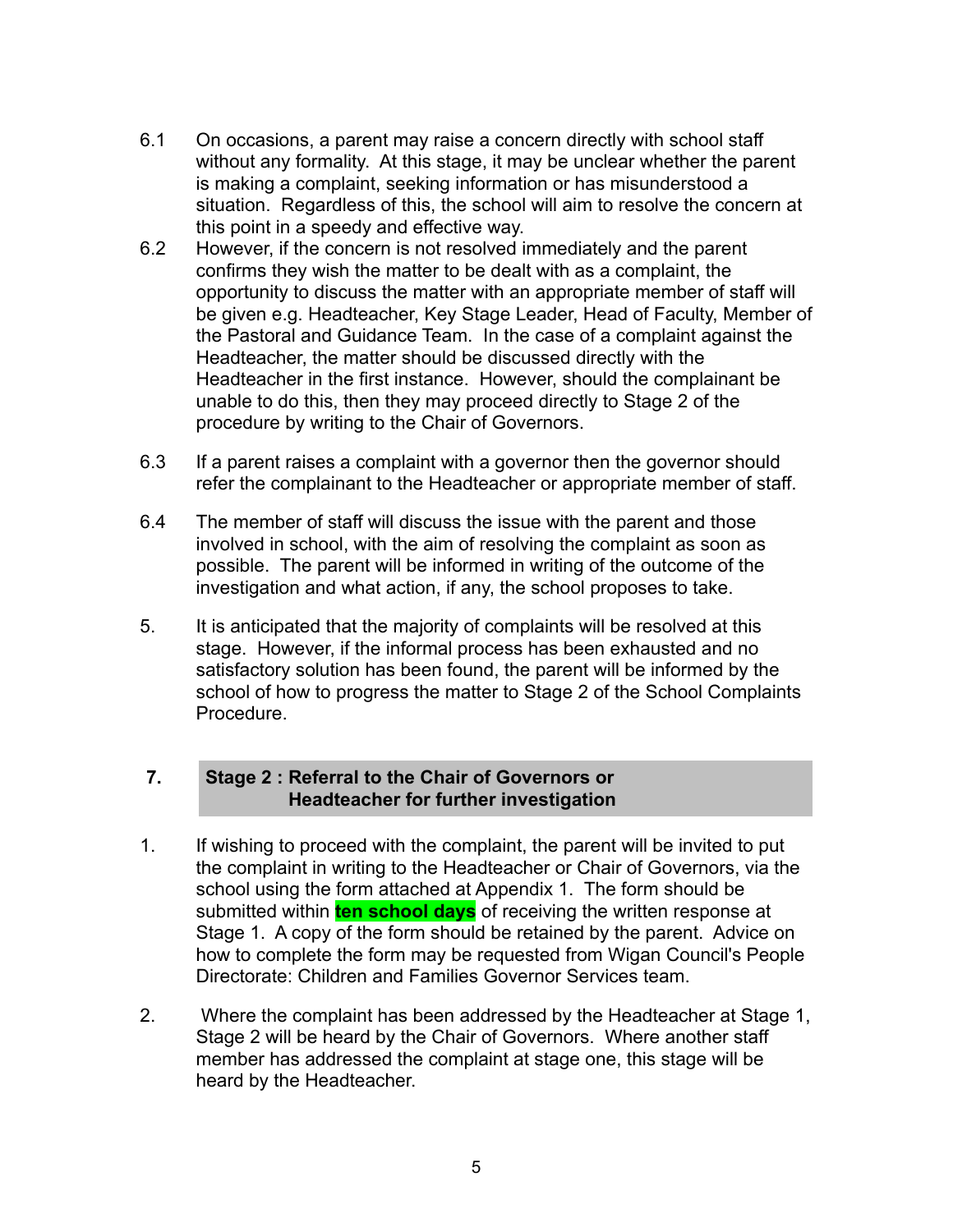The Chair of Governors or Headteacher will acknowledge the written complaint within **five school days** of receipt and provide an opportunity to meet the parent to discuss the complaint within the following **five school days.**

- 4. Following discussion with the parent the Chair of Governors or Headteacher will investigate the complaint and a written response will whenever possible be made within **ten school days** of the meeting. Where the parent refuses the offer  $\overline{of}$  such a meeting the Chair of Governors or Headteacher will inform the parent of the outcome of their investigation within ten school days of receipt of the written complaint. If this is not possible, a letter will be sent explaining the reason for the delay and providing a revised date by which they will respond.
- 7.5 The written response will include full reasons for the conclusions reached by the Chair of Governors or Headteacher and what action, if any, the school proposes to take to resolve the matter. The written response will also inform the parent how to progress the matter to Stage 3 of the School Complaints Procedure if they believe that the matter has not been adequately resolved at Stage 2.

## **8. Stage 3 : Review by the Governors' Complaints Panel**

- 8.1 If the parent remains dissatisfied, they will be advised that, in order to progress the complaint further to Stage 3, they must notify the Clerk to the Governing Body in writing **within ten school days** of receipt of the written response at Stage 2, enclosing a copy of the original complaint form.
- 8.2 Should the parent not inform the Clerk to the Governing Body of their intention to proceed to Stage 3 within ten school days of receipt of the written response at Stage 2, the complaint will be considered closed.
- 8.3 Complaints only rarely reach Stage 3. However, when the need arises, the **Governors' Complaints Panel** (established according to the suggested composition detailed in Appendix 2) will consider complaints at this stage.
- 8.4 A written acknowledgement of the complaint and the request for it to be heard at Stage 3 of the procedure will be sent to the parent by the Clerk to the Governors within **five school days**.
- 5. The letter will inform the parent that the complaint will be heard by the Governors' Complaints Panel (GCP) within **twenty school days** of receiving the complaint. Any request, by either party, to extend this time limit must be put in writing to the Clerk to the Governing Body. The letter will also inform the parent of the right to submit any further documents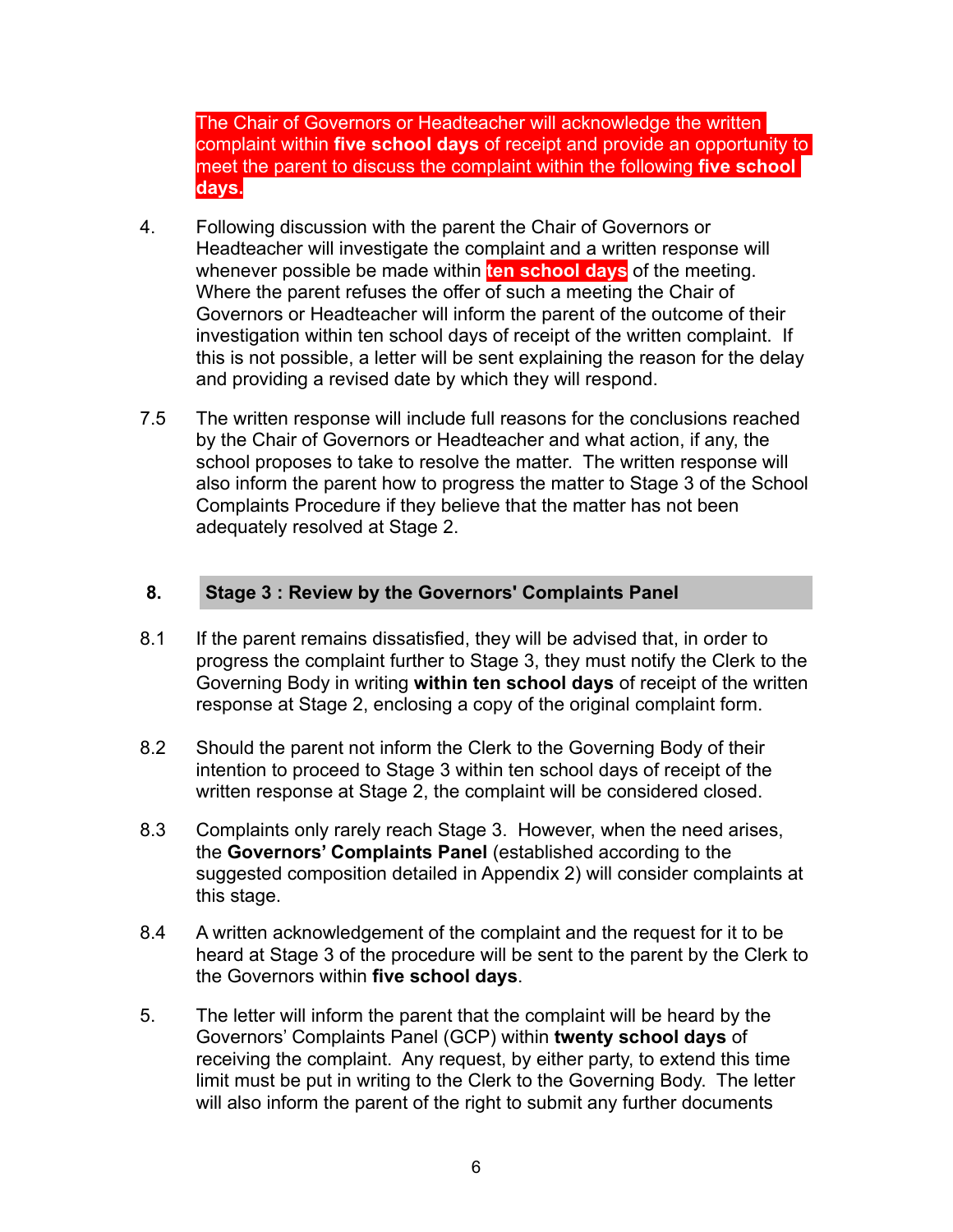other than the complaint form and that these must be made available to the Clerk within **five school days** of receipt of the acknowledgement letter. The right to call witnesses to the meeting, subject to the approval of the Chair of the GCP, and the right of the parent to be accompanied by a companion of their choice, will also be explained in the letter.

- 8.6 The Clerk to the Governing Body will send a copy of the letter of acknowledgement of the complaint to the Chair of Governors and/or Headteacher and will request that a copy of the written response made at Stage 2, and any other documents for consideration at the hearing be submitted within **five school days** of receipt of the letter. The right to call witnesses to the meeting, subject to the approval of the Chair of the GCP, and the right of the parent to be accompanied by a companion of their choice, will also be explained in the letter.
- 8.7 The Clerk to the Governing Body will then convene a GCP meeting, having consulted with all parties on convenient times. The date, time and venue for the meeting will then be confirmed at least **five school days** in advance.
- 8.8 All relevant documents provided by both parties will be forwarded by the Clerk of the GCP to: the parent; the Chair of Governors and/or Headteacher; and each panel member. These will be provided as soon as possible and, in any event, at least **five school days** prior to the meeting.
- 8.9 The meeting will be held following the procedures for hearing a complaint detailed in Appendix 3.
- 8.10 Failure by the parent to attend the hearing without reasonable cause could result in the hearing going ahead and a decision being made in their absence. The decision to proceed with the hearing without the presence of the parent will be at the discretion of the GCP.
- 8.11 A written decision will be sent to the parent and the Chair of Governors and/or Headteacher by the Chair of the GCP within **ten school days** of the hearing.
- 8.12 The letter will give details of the decision of the GCP and confirm that the decision of the panel is final but the parent can refer the to the Secretary of State for Education under the Education Act 2011, on the grounds that:
	- a Governing Body or Local Authority is acting or proposing to act unreasonably; or
	- the Governing Body or the Local Authority has failed to discharge its duties under the Act.
- 8.13 The Local Authority has no role in reviewing the application by the school of its complaints procedures (other than those detailed in section 2.2) or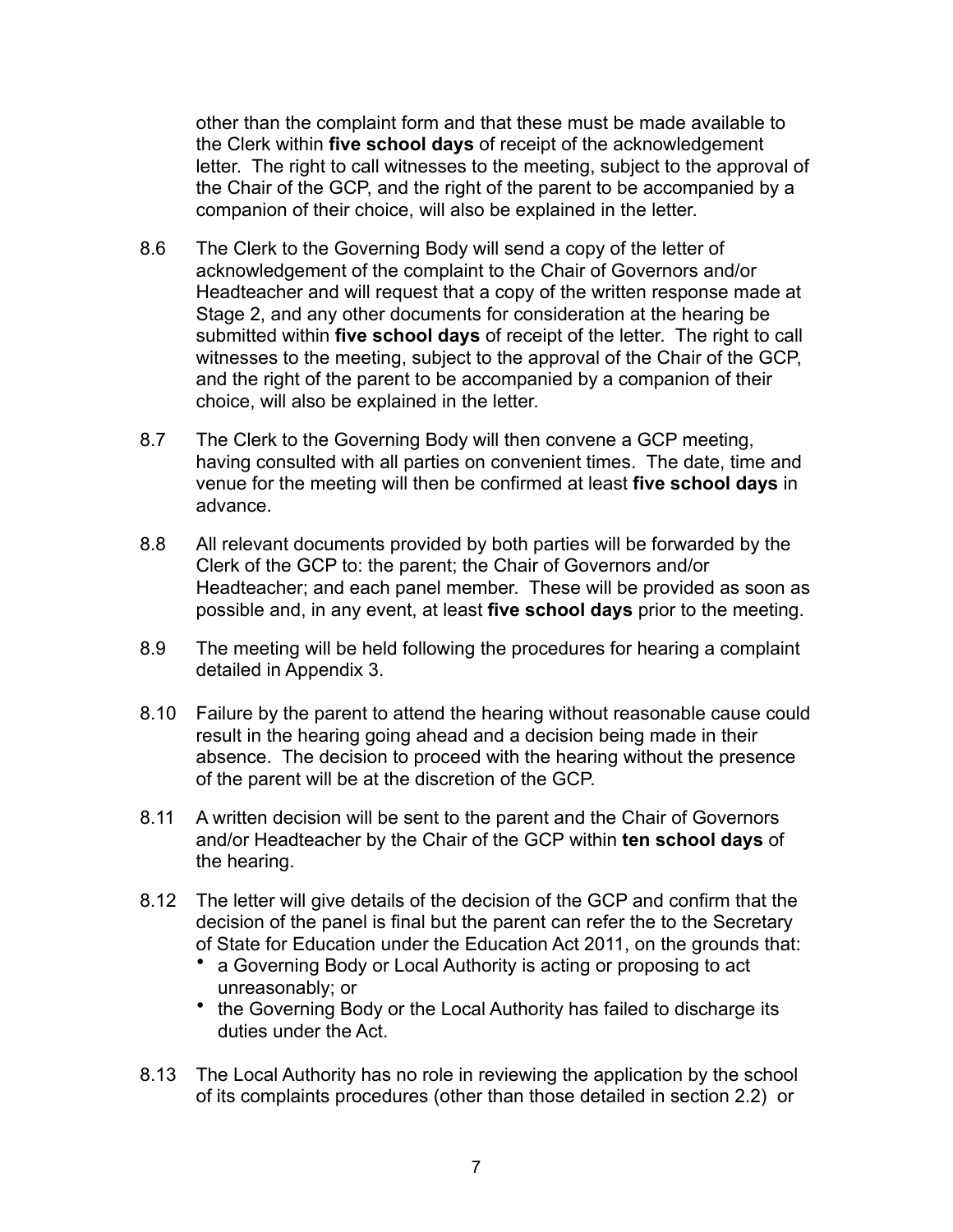in investigating the outcome of complaints. Parents should contact the Secretary of State if they remain dissatisfied with the school's response.

## **9. Complaints about Free Schools and Academies**

1. Further information about making a complaint in free school or academy can be found at : [http://media.education.gov.uk/assets/files/pdf/e/](http://media.education.gov.uk/assets/files/pdf/e/efa%2520academies%2520complaints%2520procedure%2520august%25202012.pdf) [efa%20academies%20complaints%20procedure%20august%202012.pdf](http://media.education.gov.uk/assets/files/pdf/e/efa%2520academies%2520complaints%2520procedure%2520august%25202012.pdf)

## **10. Complaints concerning a Governor**

## 10.1 **Complaints concerning a Governor or the Chair of Governors**

In the case of a complaint made against a governor, the Chair of Governors will investigate the matter and then decide on any appropriate action. Where appropriate this could include making a recommendation to the Governing Body about possible suspension. Where the complaint is against the Chair of Governors the Vice –Chair will undertake the investigation and reach a decision. The Chair or Vice-Chair will write to the complainant giving details of their decision within **ten** school days of receipt of the complaint.

The complainant can appeal against the decision of the Chair or Vice-Chair within a maximum of ten school days of receipt of the decision letter. The Governing Body can either delegate the appeal to the complaints committee, or may, where they think it appropriate, appoint 3 other governors to form a complaints panel to investigate and make a recommendation by majority decision to the Governing Body.

Where it is not possible to appoint three governors with no prior involvement of the case The School Governance (Collaboration) (England)Regulations 2003 may be utilised to enable the governing body to arrange for this function to be discharged jointly with other schools.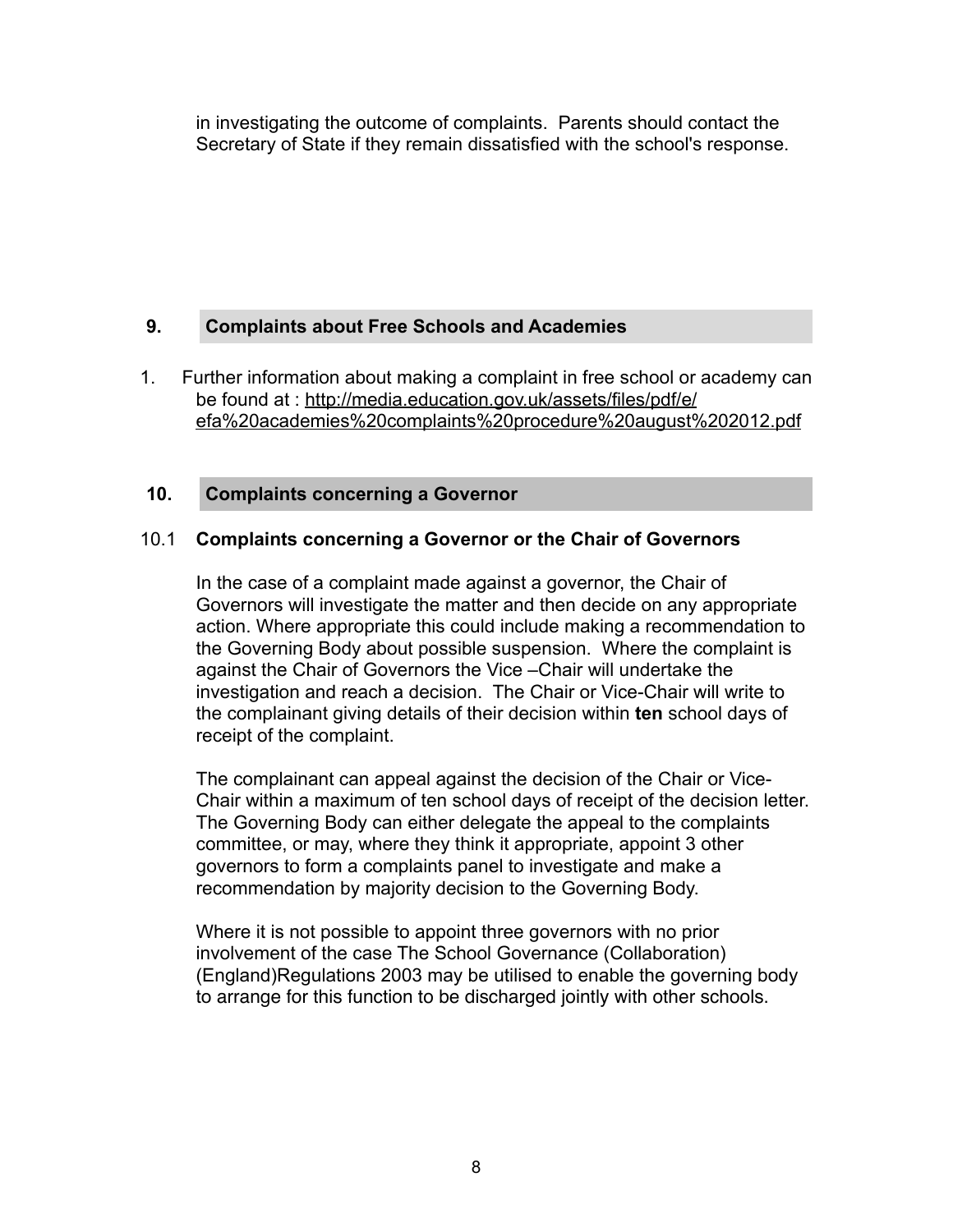## **Form to notify formal School Complaint (Stage 2 and/or Stage 3)**

**Your name:** 

**Pupil's name:**  (if applicable)

**Your relationship to the pupil:**  (if applicable)

**Address:** 

**Postcode:** 

**Day time telephone number: Evening telephone number:** 

**Please give details of your complaint.**(continue on a separate sheet if necessary)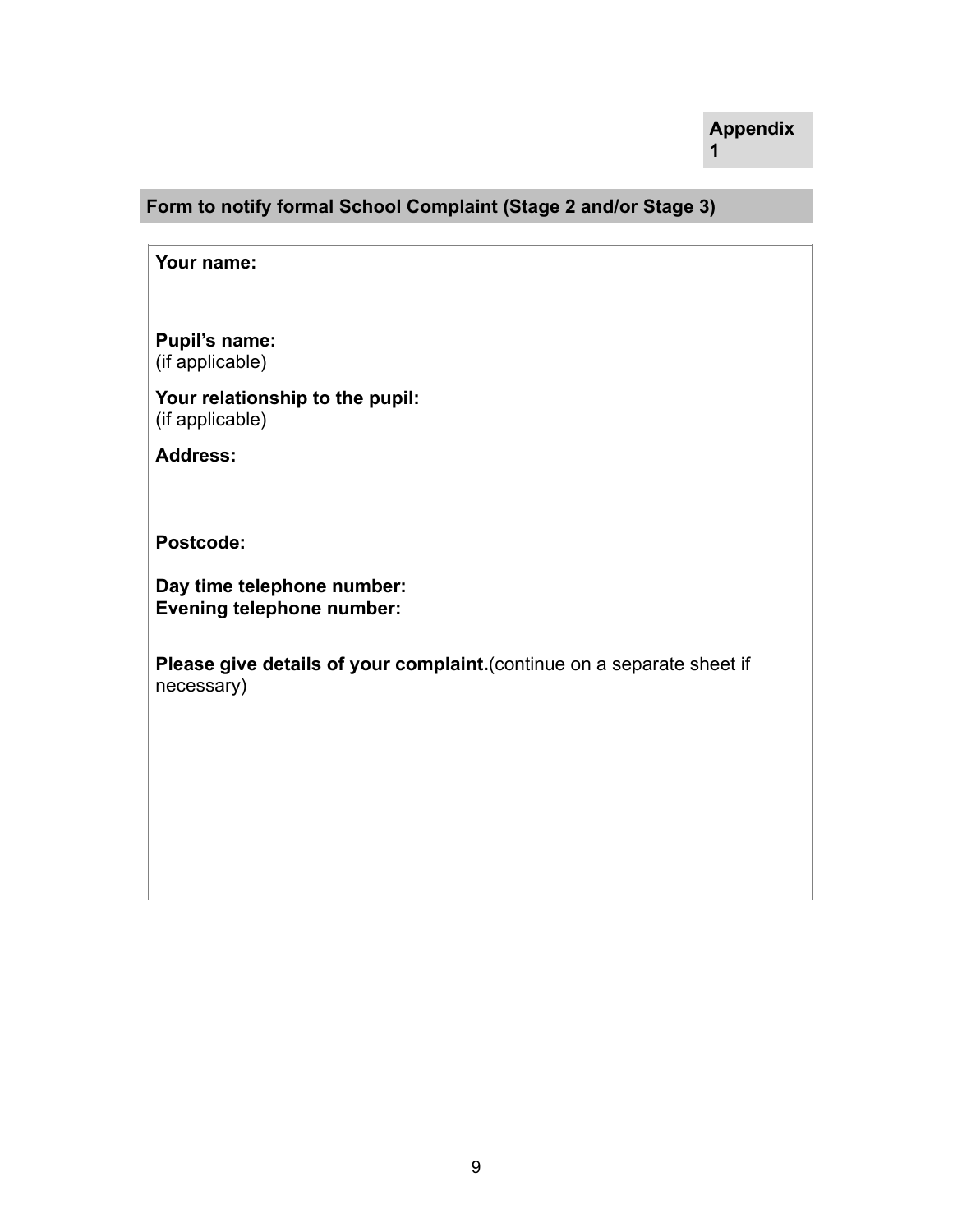| What action, if any, have you already taken to try and resolve your<br>complaint.<br>(Who did you speak to and what was the response)? |  |
|----------------------------------------------------------------------------------------------------------------------------------------|--|
|                                                                                                                                        |  |
| What actions do you feel would resolve the problem at this stage?                                                                      |  |
| Are you attaching any paperwork? If so, please give details.                                                                           |  |
| Signature:                                                                                                                             |  |
| Date:                                                                                                                                  |  |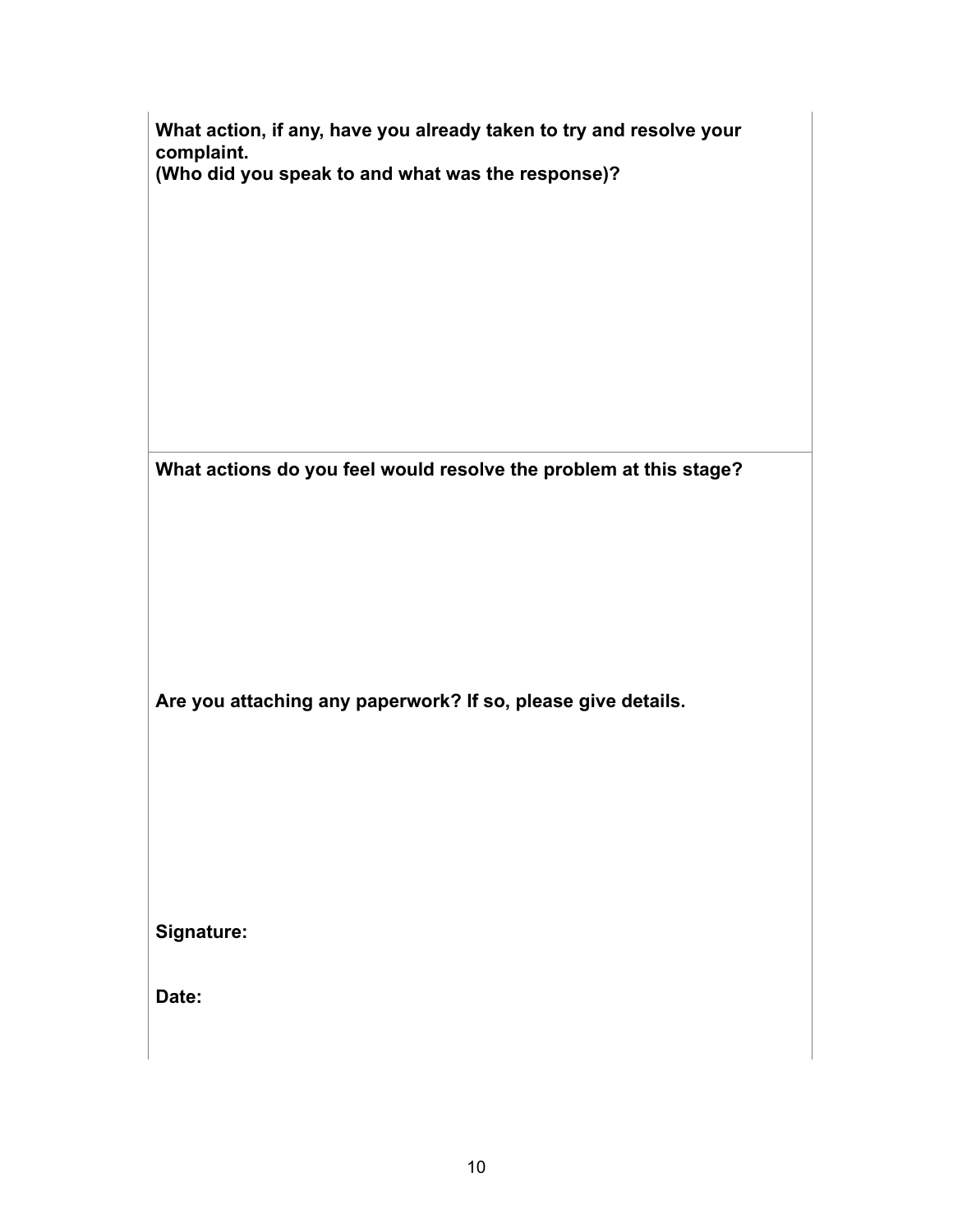## **FOR SCHOOL USE:**

**Date acknowledgement sent:** 

**By whom:** 

**Complaint referred to:** 

**Date:** 

**Please complete and return to …………………………..(Headteacher/Chair of Governors ) who will acknowledge receipt and explain what action will be taken.**

> **Appendix 2**

## **Governors' Complaints Panel**

## **Role**

The panel has the power to make decisions on behalf of the governing body and may

- dismiss the complaint in whole or in part;
- uphold the complaint in whole or in part;
- decide on the appropriate action to be taken to resolve the complaint if the complaint is upheld
- where appropriate recommend, to the next meeting of the full governing body, changes to the school's systems or procedures to ensure that problems of a similar nature do not recur.

## **Membership**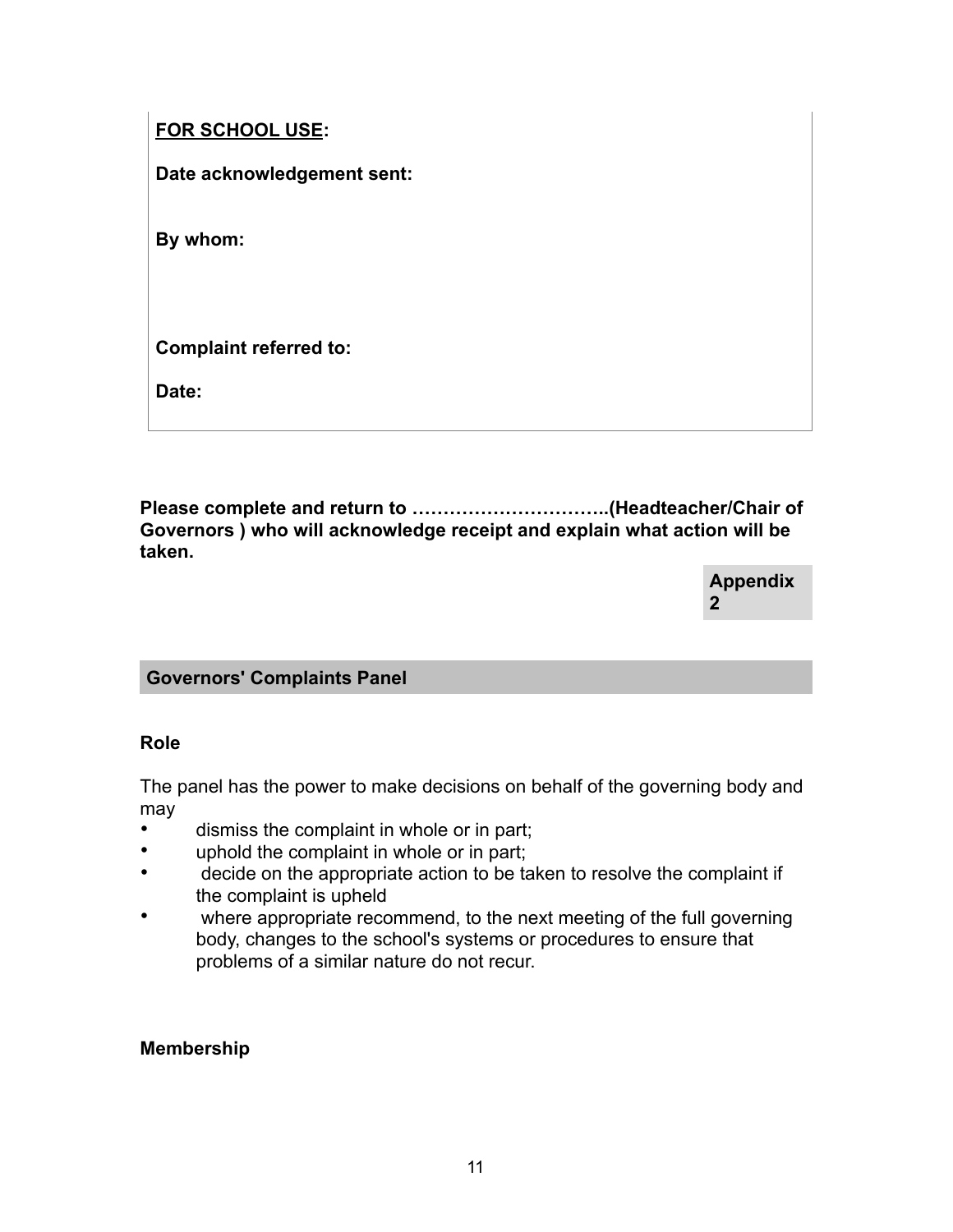A pool of governors will be named for this purpose from which three governors will be appointed\*.

No member of the General Complaints Panel should have had prior involvement with the complaint or complainant. If the Chair of the governing body has been involved at an earlier stage in the procedure they should not be a member of the General Complaints Panel.

The Chair of the General Complaints Panel will be appointed at the meeting.

The Headteacher will not be a member of the General Complaints Panel. The role of the Headteacher would be to attend the panel hearing to give evidence.

Where it is not possible to appoint three governors with no prior involvement of the case The School Governance (Collaboration) (England)Regulations 2003 may be utilised to enable the governing body to arrange for this function to be discharged jointly or wholly by governors from other schools.

**\* Academies:** Please note that *The Education (Independent School Standards) Regulations 2010 Part 7* stipulates that the appeal panel in academies must comprise of at least three people, one of whom is i**ndependent of the management and running of the school.**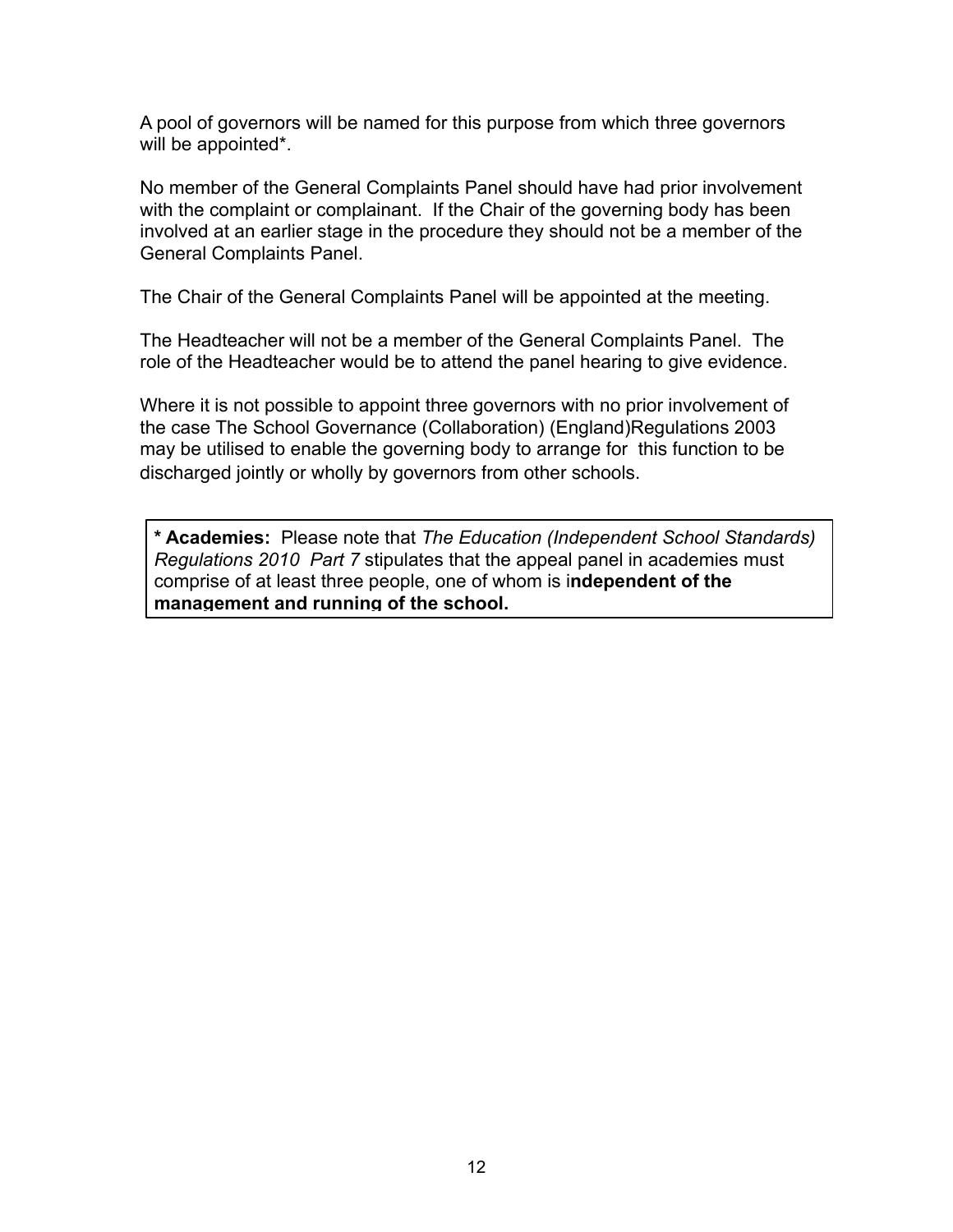## **Governors' Complaints Panel (GCP) Procedures for Hearing a Complaint at Stage 3**

#### **Introduction**

The aim of the meeting is to resolve the complaint and achieve a satisfactory outcome for the parent and the school.

The Chair of the GCP will ensure that the meeting is properly managed and minuted.

Although the meeting will follow the structured order below, the Chair will endeavour to ensure that the proceedings are as informal as possible and that all parties are put at their ease, given potential sensitivities and anxieties.

If new information or witnesses are introduced at the meeting which had not previously been notified to all parties, the panel may adjourn the meeting so that everyone has time to consider and respond to the new information.

## **Order of Meeting**

- 1. The Chair welcomes the parent and his/her companion and introduces the GCP.
- 2. The Chair explains the purpose of the meeting, the procedure, and asks for confirmation that all written evidence has been made available to all parties.
- 3. The parent/companion explains the complaint, calling in witnesses if appropriate.
- 4. The GCP may question the parent/companion and any witnesses.
- 5. The parent and companion leave the meeting.
- 6. The Chair welcomes the Headteacher and the Chair of Governors (where the complaint has been addressed by the Chair of Governors at Stage 2).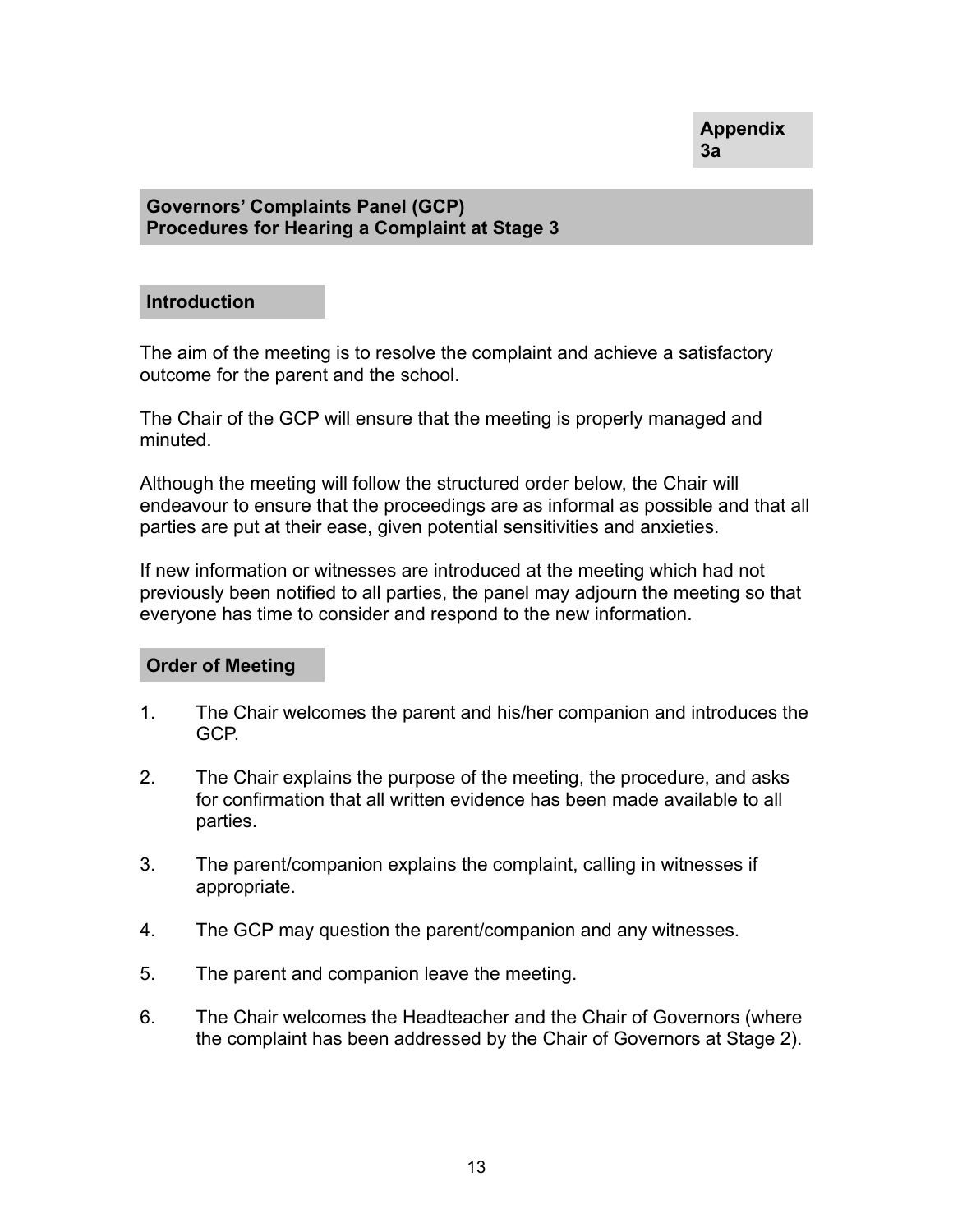- 7. The Chair explains the purpose of the meeting, the procedure, and asks for confirmation that all written evidence has been made available to all parties.
- 8. The Headteacher/Chair of Governors present a response to the complaint, including describing the action taken to address the complaint at Stages 1 and 2 of the procedure and calling witnesses, if appropriate.
- 9. The GCP may question the Headteacher/Chair of Governors.
- 10. The Headteacher and Chair of Governors leave the meeting.
- 11. The parent, together with his/her companion, is invited back into the room to make a final statement, then leaves the meeting.
- 12. The Headteacher, together with the Chair of Governors, where applicable, is invited back into the room to make a final statement, then leaves the meeting.
- 13. In exceptional circumstances the panel may decide at any stage to adjourn the hearing pending further investigation.
- 14. The panel will then consider the information that has been presented. The Clerk will remain for this part of the meeting in order to clarify anything if necessary, but the governors' deliberations will not be minuted.
- 15. The GCP will consider the complaint and must reach a majority decision. The GCP will also decide what action (if any) to take to resolve the complaint and, if appropriate, recommend to the full governing body changes to ensure similar complaints are not made in future.
- 16. When a decision has been made, the Chair first recalls the parent, then the Headteacher/Chair of Governors and each is informed of the outcome and any recommended action to be taken.
- 17. The Clerk will confirm all outcomes in writing to both parties, in accordance with paragraphs 8.11 and 8.12 of the Complaints Procedure.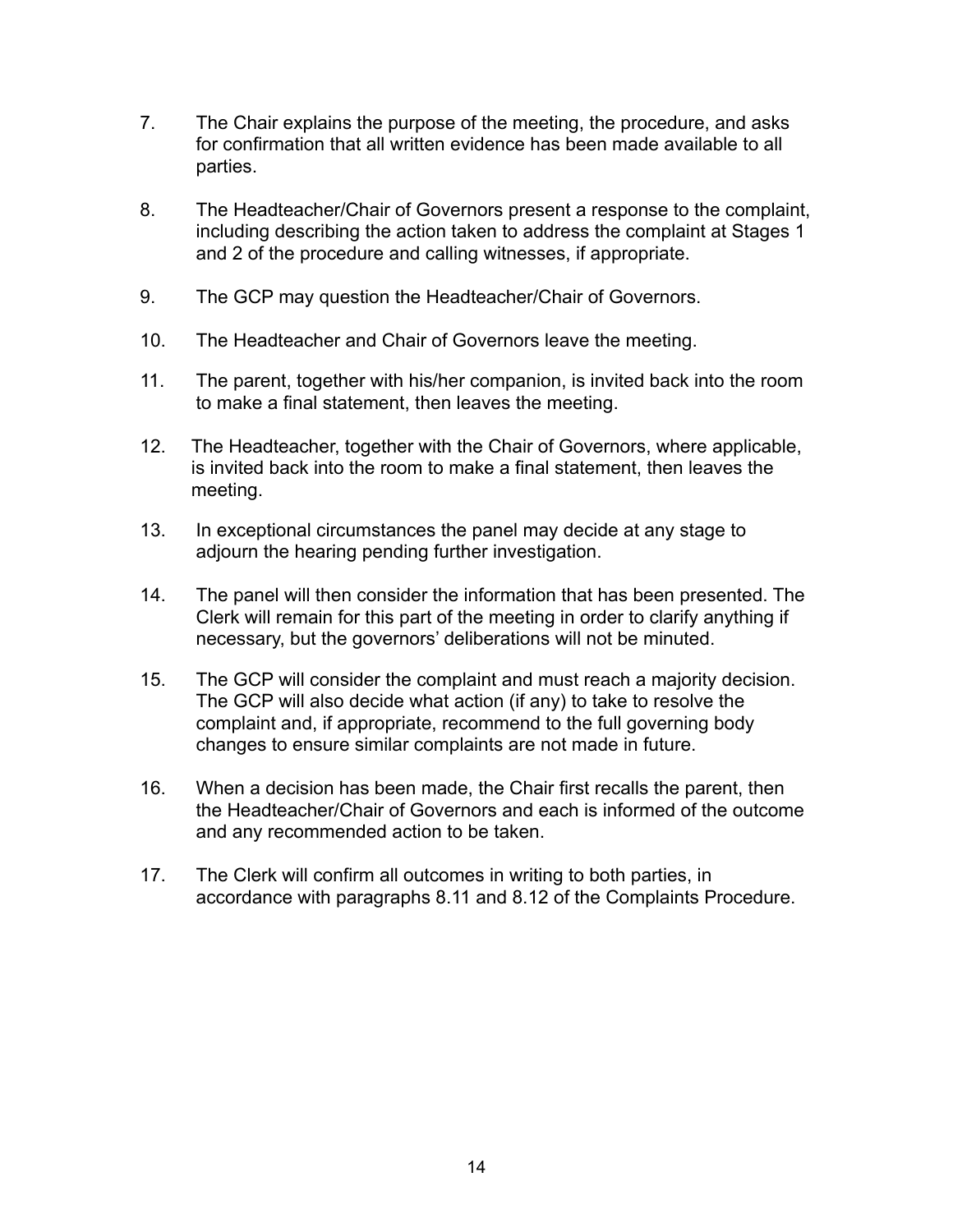#### **Governors' Complaints Panel (GCP) Procedures for Hearing a Complaint at Stage 3**

#### **Introduction**

The aim of the meeting is to resolve the complaint and achieve a satisfactory outcome for the parent and the school.

The Chair of the GCP will ensure that the meeting is properly managed and minuted.

Although the meeting will follow the structured order below, the Chair will endeavour to ensure that the proceedings are as informal as possible and that all parties are put at their ease, given potential sensitivities and anxieties.

If new information or witnesses are introduced at the meeting which had not previously been notified to all parties, the panel may adjourn the meeting so that everyone has time to consider and respond to the new information

## **Order of Meeting**

- 1. The Chair welcomes the parent and their companion, and the Headteacher and Chair of Governors to the meeting and introduces the GCP.
- 2. The Chair explains the purpose of the meeting, the procedure, and asks for confirmation that all written evidence has been made available to all parties.
- 3. The parent (or his/her companion) will outline his/her complaint and explain why they are dissatisfied with the school's response to date. The parent may call any witnesses in support of their complaint who will attend the meeting only for the time that they are providing information. Witnesses may be questioned by all parties.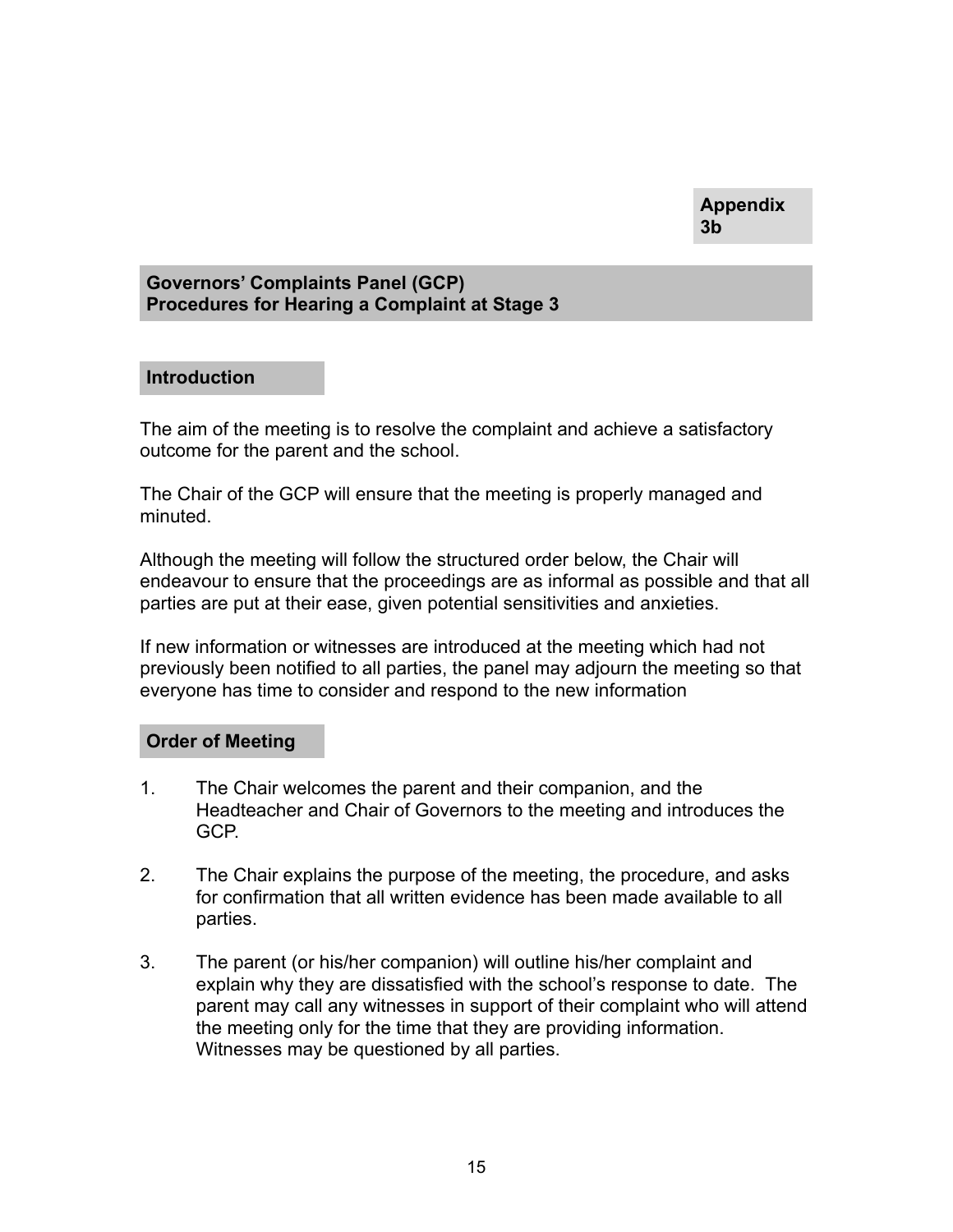- 4. The GCP and Headteacher/Chair of Governors will have the opportunity to ask questions of the parent.
- 5. The Headteacher and/or the Chair of Governors will explain their involvement in the complaint and the reasons for their decisions at Stages 1 and 2. The Headteacher and/or Chair of Governors may call any witnesses who will attend the meeting only for the time that they are providing information. Witnesses may be questioned by all parties.
- 6. The governors and parent will have the opportunity to ask questions of the Headteacher/Chair of Governors.
- 7. The Headteacher/Chair of Governors then the parent will be given the opportunity to sum up their statements. No new information may be introduced at this stage.
- 8. In exceptional circumstances the panel may decide at any stage to adjourn the hearing pending further investigation.
- 9. Both parties will leave the meeting and the panel will then consider the information that has been presented. The Clerk will remain for this part of the meeting in order to clarify anything if necessary, but the governors' deliberations will not be minuted.
- 10. The GCP will consider the complaint and must reach a majority decision. The GCP will also decide what action (if any) to take to resolve the complaint and, if appropriate, recommend to the full governing body changes to ensure similar complaints are not made in future.
- 11. When a decision has been made, the Chair first recalls the parent, then the Headteacher/Chair of Governors and each is informed of the outcome and any recommended action to be taken.
- 12. The Clerk will confirm all outcomes in writing to both parties, in accordance with paragraphs 8.11 and 8.12 of the Complaints Procedure..

Contact list:

WN3 4HH

Wigan Council Governor Services Team People Directorate: Children & **Families** Progress House Westwood Park Drive Wigan

Tel: 01942 244991